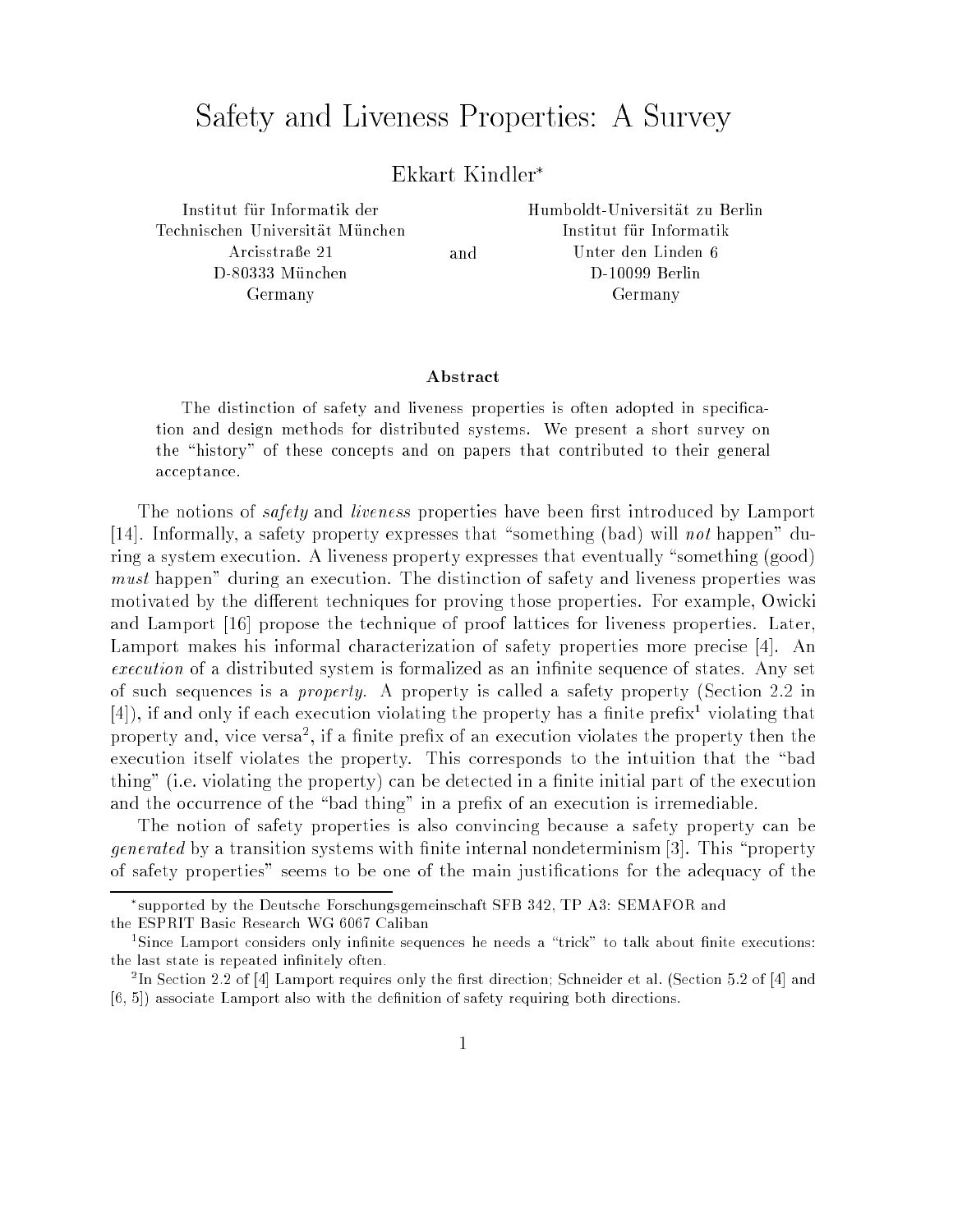definition of safety properties. To our knowledge this result was for the first time formally stated by Abadi and Lamport [3] (Proposition 3).

Alpern and Schneider  $[6]$  were the first to give a formal definition of both safety and liveness properties. In contrast to Lamport [4] they represent a finite prefix of an execution as the set of all possible continuations from that point on, which leads to a slightly more general notion of safety properties.<sup>3</sup> A property is a liveness property, if and only if it contains at least one continuation for every finite prefix. This corresponds to the intuition that the "good thing" (i.e. satisfying the property) can still happen after any finite execution.

It turns out that safety properties are closed under conjunction and finite disjunction. Therefore, the characterization of safety and liveness properties corresponds to a topology, where safety properties are the closed sets and liveness properties are the dense sets. This correspondence was used [6] to prove that every property can be represented as the conjunction of a safety and a fiveness property (*decomposition theorem*). The s*afety part* of the decomposition of a property  $P$  is the least safety property containing  $P$ , which corresponds to the closure  $\overline{P}$  of topology. Later on Schneider [18] presents a proof of the decomposition theorem without (explicitly) using topological arguments. Moreover, Alpern and Schneider discuss [6] some other characterizations of liveness properties, which have not got generally adopted.

Due to the different representation of finite prefixes, Lamport's and Alpern-Schneider's characterizations of safety properties are not equivalent. Alpern, Demers, and Schneider  $[5]$  motivate their definition by a property that is a safety property according to their definition, but not according to Lamport's: "The value of a counter increases in every step"<sup>5</sup>. The reason for this difference is that this property is not *invariant under stuttering* (insertion of idling steps in an execution). For properties that are invariant under stuttering, however, both definitions coincide [5]. Moreover, an explicit use of finite executions for the characterization of safety and liveness properties (e.g. [10]) settles the matter.

Sistla [19] characterizes the structure of temporal formulas that represent safety and liveneness properties (according to [6]), respectively. Moreover, he introduces the notions of *strong safety* and *absolute tiveness properties* and characterizes the structure of the corresponding temporal formulas. In [7] safety and liveness properties are characterized by means of structural properties of Buchi automata. The decomposition theorem can be interpreted as a transformation of the corresponding Büchi automaton. Rem  $[17]$  gives a characterization of safety and liveness properties equivalent <sup>7</sup> to the characterization

<sup>3</sup> [4] and [6] consider only innite executions. [10] considers nite and innite executions, which results in a more elegant characterization of safety and liveness properties.

<sup>4</sup> In addition, they show that every property can also be represented as the conjunction of two liveness properties.

<sup>5</sup> Provided that only innite executions are regarded, this property can be considered as a safety property.

 $\lceil 19, \, 0 \rceil$  have been previously published as technical reports, and thus contain mutual references. The characterization of safety and liveness properties seems to be due to Alpern and Schneider, strong safety and absolute liveness seems to be due to Sistla.

<sup>7</sup> Except for a dierent mathematical presentation no new aspects are added.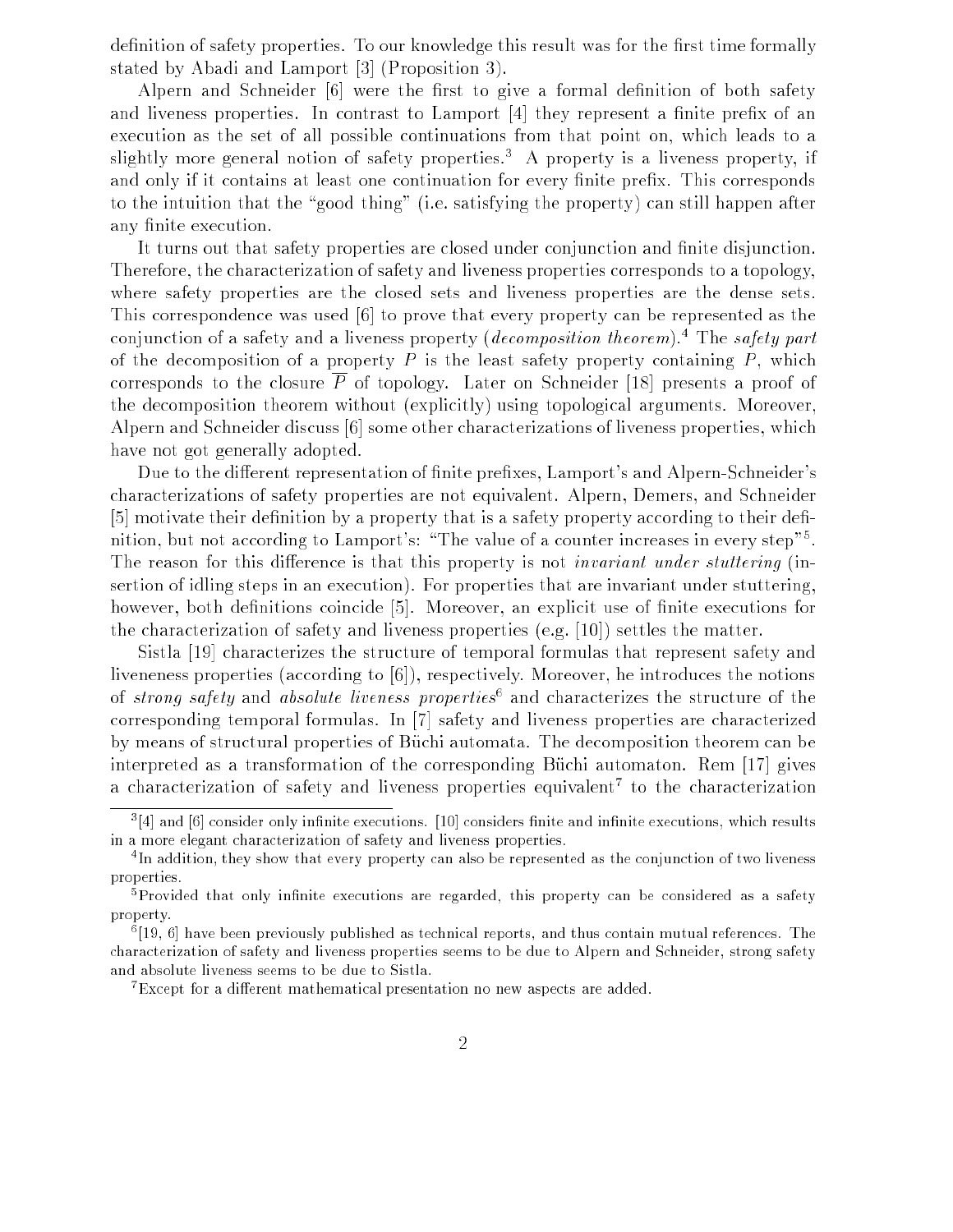of Alpern and Schneider. His characterization is based on an equivalence relation on properties, where two properties are equivalent, if they have the same set of finite prefixes. Then, every safety property is the greatest element of an equivalence class and every liveness property is equivalent to the set of all executions.

Lichtenstein, Pnueli, and Zuck [15] present a characterization of safety and liveness properties that is based on the syntactic structure of temporal formulas representing the property. In contrast to [19] their temporal logic contains past-operators. Their characterization of safety properties coincides with the one of Alpern and Schneider [6] (as long as the property is representable by a temporal formula), the characterization of liveness properties, however, is more general. For example, until-properties, which are no liveness properties according to [6] and which have a non-trivial safety part, are regarded as liveness properties. Therefore, the nice correspondence to topology is spoilt.

Not only theory (decomposition theorem) but also practise (different proof techniques) show that properties should be specied as a conjunction of a safety and a liveness property. Sometimes this decomposition of specifications results in an unexpected effect [8, 10, 3, 13]: a transition system generating the safety part can get stuck without being able to establish the liveness part. It is, so to speak, "painting itself into a corner"  $[8]$ . A decomposition that avoids this "anomaly" [10] is called *feasible* [8], live with respect to a safety property [10], machine closed [3] or congruous [13]. The idea of this notion is that the decomposition is operational (cf. [13]). Therefore, Dederichs and Weber [10] propose always to specify liveness with respect to a safety property. Non-machine-closed specifications should be avoided. Several authors [1] reply that this is not desirable in general. Only on the lower (implementation) level the requirement of machine closedness is sensible. In reply, Dederichs and Weber [11] state that a machine closed decomposition exists, at least (cf. [13]).

Abadi and Lamport [2] consider the notion of a machine closed decomposition in a different contex; there, the notion of a machine closed specification becomes a more extensive meaning with respect to compositional design methods. Henzinger [13] investigates the notion of a decomposition of a property with respect to another property in more detail; he is especially concerned in realtime properties.

Gumm approaches the concept of safety and liveness properties from a different direction [12]: he investigates the necessary conditions for the decomposition theorem [6]. Then he generalizes the notions of safety and liveness properties accordingly. It remains an open question whether there are proof techniques corresponding to his characterization and with that whether his characterization has practical relevance.

A quite different kind of classification was proposed by Chang, Manna, and Pnueli [9]. They do not characterize a partition but a hierachie of properties. The least level of this hierachy coincides with the characterization of safety properties. The higher levels provide a finer distinction of different liveness properties. Their approach is likewise motivated by the different techniques for proving the properties of the different levels. A detailed discussion of this hierachy is out of the scope of this paper.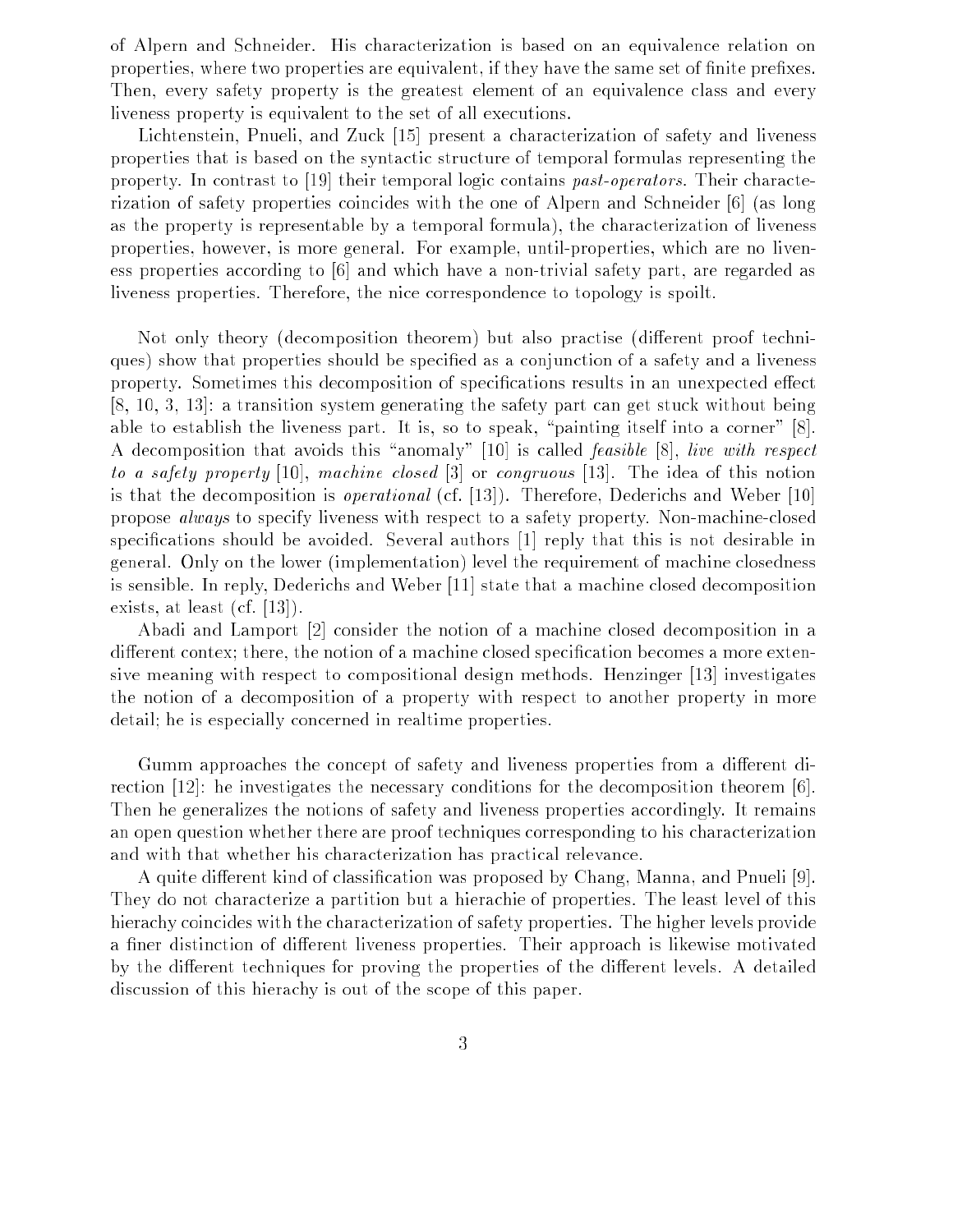## References

- [1] M. Abadi, B. Alpern, K.R. Apt, N. Francez, S. Katz, L. Lamport, and F.B. Schneider. Preserving liveness: Comments on "Safety and liveness from a methodological point of view". Information Processing Letters,  $40:141-142$ , November 1991.
- [2] Martin Abadi and Leslie Lamport. Composing specifications. In J.W. de Bakker and W.-P. de Roever, editors, *Stepwise Refinement of Distributed Systems. Models, For*malisms, Correctness., LNCS 430. Springer-Verlag, 1990. previously: SRC Research Report 66, October 1990.
- [3] Martin Abadi and Leslie Lamport. The existence of refinement mappings. Theoretical Computer Science, 82:253-284, 1991. previously: SRC Research Report 27, April 1988.
- [4] M.W. Alford, J.P. Ansart, G. Hommel, L. Lamport, B. Liskov, G.P. Mullery, and F.B. Schneider. Distributed Systems: Methods and Tools for Specification, LNCS 190. Springer-Verlag, 1985.
- [5] Bowen Alpern, Alan J. Demers, and Fred B. Schneider. Safety without stuttering. Information Processing Letters, 23:177-180, November 1986. previously: Technical Report 85-708, Cornell University, October 1985.
- [6] Bowen Alpern and Fred B. Schneider. Defining liveness. *Information Processing* Letters, 21:181-185, October 1985.
- [7] Bowen Alpern and Fred B. Schneider. Recognizing safety and liveness. Technical Report 86-727, Cornell University, Ithaca, New York, January 1986.
- [8] Krysztof R. Apt, Nissim Francez, and Shmuel Katz. Appraising fairness in languages for distributed programming. Distributed Computing, 2:226-241, 1988.
- [9] Edward Chang, Zohar Manna, and Amir Pnueli. The safety-progress classication. In F.L. Bauer, W. Brauer, and H. Schwichtenberg, editors, Logic and Algebra of Specifications, NATO ASI Series F: Computer and Systems Sciences Vol. 94, pages 143{202. Springer-Verlag, 1993. previously: Technical Report STAN-CS-92-1408, February 1992.
- [10] Frank Dederichs and Rainer Weber. Safety and liveness from a methodological point of view. Information Processing Letters, 36:25-30, October 1990.
- [11] Frank Dederichs and Rainer Weber. Reply to the comments by M. Abadi et al. Information Processing Letters, 40:143, November 1991.
- [12] H. Peter Gumm. Another glance at the Alpern-Schneider characterization of safety and progress in concurrent executions. Preliminary version of an article, received 1993.